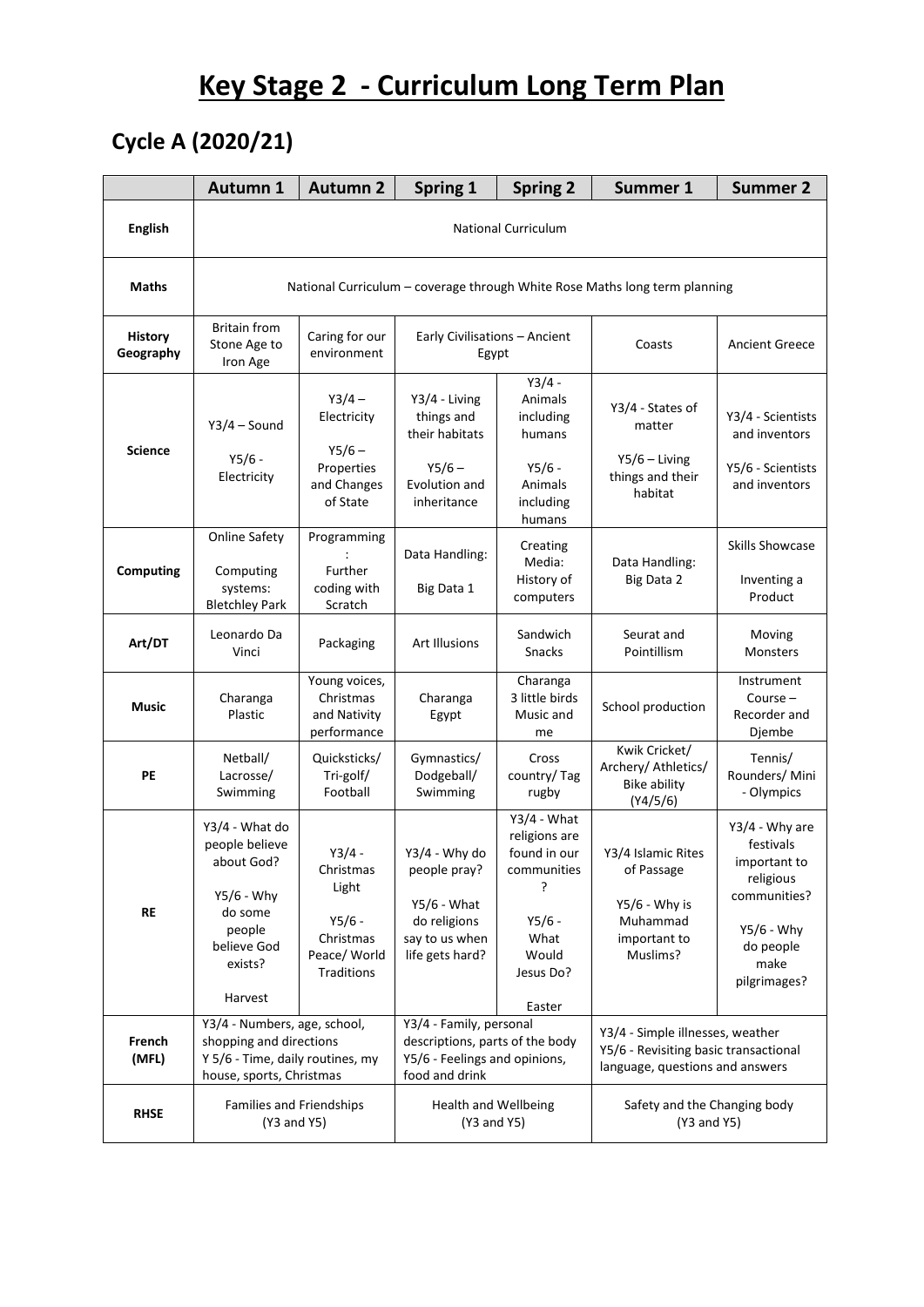#### **Cycle B (2021/22)**

|                             | <b>Autumn 1</b>                                                                                                        | <b>Autumn 2</b>                                                                          | Spring 1                                                                                                               | <b>Spring 2</b>                                                                                                        | <b>Summer 1</b>                                                                                              | <b>Summer 2</b>                                                                                                                                           |  |
|-----------------------------|------------------------------------------------------------------------------------------------------------------------|------------------------------------------------------------------------------------------|------------------------------------------------------------------------------------------------------------------------|------------------------------------------------------------------------------------------------------------------------|--------------------------------------------------------------------------------------------------------------|-----------------------------------------------------------------------------------------------------------------------------------------------------------|--|
| <b>English</b>              | <b>National Curriculum</b>                                                                                             |                                                                                          |                                                                                                                        |                                                                                                                        |                                                                                                              |                                                                                                                                                           |  |
| <b>Maths</b>                | National Curriculum - coverage through White Rose Maths long term planning                                             |                                                                                          |                                                                                                                        |                                                                                                                        |                                                                                                              |                                                                                                                                                           |  |
| <b>History</b><br>Geography | Romans in Britain (including<br>local history)                                                                         |                                                                                          | The Americas                                                                                                           | Mayan<br>Civilisations                                                                                                 | <b>Extreme Earth (the</b><br>water cycle)                                                                    | The Saxons                                                                                                                                                |  |
| <b>Science</b>              | $Y3/4$ – Forces<br>Y5/6 - Forces                                                                                       | $Y3/4 -$<br>Animals<br>including<br>humans<br>$Y5/6 -$<br>Animals<br>including<br>humans | $Y3/4$ – Light<br>Y5/6 - Light                                                                                         | Y3/4 - Plants<br>$Y5/6$ - Earth<br>and Space                                                                           | $Y3/4 - \text{Rocks}$<br>Y5/6 - All Living<br>things and their<br>habitats                                   | $Y3/4 -$<br>Scientists and<br>inventors<br>$Y5/6 -$<br>Scientists and<br>inventors                                                                        |  |
| Computing                   | <b>Online Safety</b><br>Networks and<br>the internet                                                                   | Programming<br>Scratch                                                                   | Data Handling<br>Mars Rover 1                                                                                          | Programming:<br>Micro:bit                                                                                              | <b>Creating Media:</b><br><b>Video Trailers</b>                                                              | Data Handling:<br>Mars Rover 2                                                                                                                            |  |
| Art/DT                      | At the<br>Pantomime                                                                                                    | Photograph<br>Frames                                                                     | Can we<br>change<br>places?                                                                                            | Money<br>Containers                                                                                                    | Warhol and Pop<br>Art                                                                                        | Storybooks                                                                                                                                                |  |
| PE                          | Netball/<br>Lacrosse/<br>Swimming                                                                                      | Quicksticks/<br>Tri-golf/<br>Football                                                    | Gymnastics/<br>Dodgeball/<br>Swimming                                                                                  | Cross<br>country/Tag<br>rugby                                                                                          | Kwik Cricket/<br>Archery/ Athletics/<br><b>Bike ability</b><br>(Y4/5/6)                                      | Tennis/<br>Rounders/<br>Mini -<br>Olympics                                                                                                                |  |
| Music                       | Charanga Celts<br>and Romans                                                                                           | Young Voices,<br>Christmas<br>and Nativity                                               | Charanga<br>3/4 Mamma Mia<br>5/6 Fresh Prince                                                                          | Charanga<br>Oceans, Seas<br>and Rivers                                                                                 | <b>School Production</b>                                                                                     | Instrument<br>course<br>Recorder and<br>Ukulele                                                                                                           |  |
| <b>RE</b>                   | $Y3/4 - Why$<br>do some<br>people<br>think life is<br>a journey?<br>Y5/6 - Stories<br>of Christianity<br>Harvest       | $Y3/4 -$<br>Christmas<br>Journeys<br>$Y5/6 -$<br>Advent, a<br>time of<br>preparation     | $Y3/4$ - What<br>can we learn<br>from visiting<br>sacred places?<br>$Y5/6 -$<br>Old/New<br>Testament<br><b>Stories</b> | $Y3/4 - Why$<br>is Easter<br>important?<br>$Y5/6 -$<br>What can<br>we learn<br>from<br>religious<br>leaders?<br>Easter | Y3/4 - Buddhist<br>Festivals<br>Y5/6 - Buddhist<br>Worship and<br><b>Beliefs</b>                             | $Y3/4$ - What<br>can we<br>learn from<br>religions<br>about right<br>and wrong?<br>$Y5/6$ - What<br>matters<br>most to<br>Christians<br>and<br>humanists? |  |
| French<br>(MFL)             | Y3/4 - Numbers, age, school,<br>shopping and directions<br>Y5/6 - Time, daily routines, my<br>house, sports, Christmas |                                                                                          | Y3/4 - Family, personal descriptions,<br>parts of the body<br>Y5/6 - Feelings and opinions, food<br>and drink          |                                                                                                                        | Y3/4 - Simple illnesses, weather<br>Y5/6 - Revisiting basic transactional<br>language, questions and answers |                                                                                                                                                           |  |
| <b>RHSE</b>                 | Families and Friendships<br>(Y4 and Y6)                                                                                |                                                                                          | <b>Health and Wellbeing</b><br>(Y4 and Y6)                                                                             |                                                                                                                        | Safety and the Changing body<br>(Y4 and Y6)                                                                  |                                                                                                                                                           |  |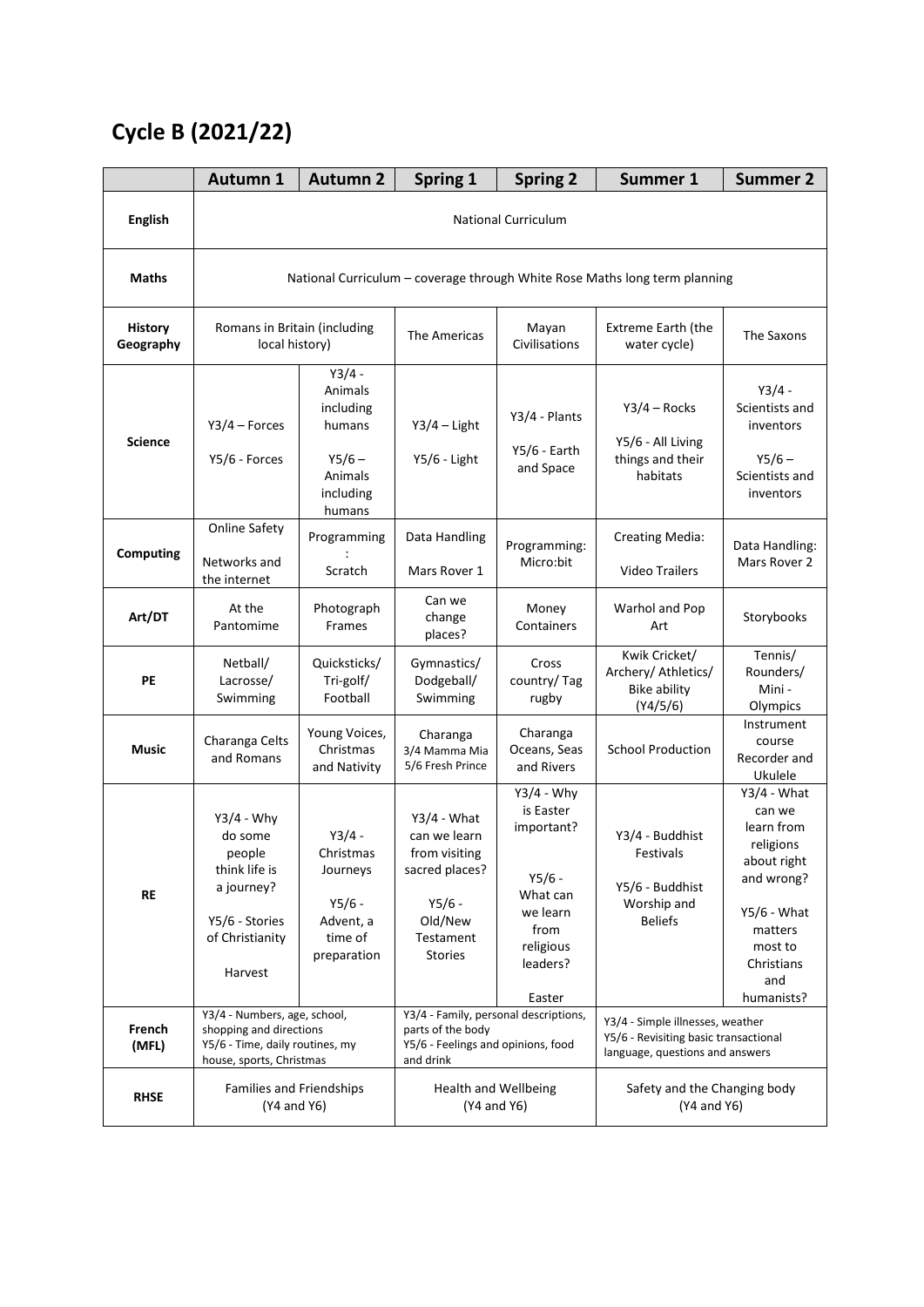## **Cycle C (2022/23)**

|                             | <b>Autumn 1</b>                                                                                                          | <b>Autumn 2</b>                                                                       | Spring 1                                                                                                      | <b>Spring 2</b>                                                                                                        | <b>Summer 1</b>                                                                                              | <b>Summer 2</b>                                                                                                                        |  |
|-----------------------------|--------------------------------------------------------------------------------------------------------------------------|---------------------------------------------------------------------------------------|---------------------------------------------------------------------------------------------------------------|------------------------------------------------------------------------------------------------------------------------|--------------------------------------------------------------------------------------------------------------|----------------------------------------------------------------------------------------------------------------------------------------|--|
| <b>English</b>              | <b>National Curriculum</b>                                                                                               |                                                                                       |                                                                                                               |                                                                                                                        |                                                                                                              |                                                                                                                                        |  |
| <b>Maths</b>                | National Curriculum - coverage through White Rose Maths long term planning                                               |                                                                                       |                                                                                                               |                                                                                                                        |                                                                                                              |                                                                                                                                        |  |
| <b>History</b><br>Geography | Vikings                                                                                                                  | <b>Biomes</b>                                                                         | <b>Tudor Monarchs and Discovery</b>                                                                           |                                                                                                                        | Fairtrade                                                                                                    |                                                                                                                                        |  |
| <b>Science</b>              | $Y3/4 - Sound$<br>$Y5/6 -$<br>Electricity                                                                                | $Y3/4 -$<br>Electricity<br>$Y5/6 -$<br>Properties<br>and Changes<br>of State          | Y3/4 - Living<br>things and<br>their habitats<br>$Y5/6 -$<br>Evolution and<br>inheritance                     | $Y3/4 -$<br>Animals<br>including<br>humans<br>Y5/6 -<br>Animals<br>including<br>humans                                 | Y3/4 - States of<br>matter<br>Y5/6 - Living things<br>and their habitat                                      | $Y3/4 -$<br>Scientists and<br>inventors<br>$Y5/6 -$<br>Scientists and<br>inventors                                                     |  |
| <b>Computing</b>            | <b>Online Safety</b><br>Search engines                                                                                   | Programming<br>music                                                                  | Computing<br>systems:<br>Emailing                                                                             | Computer<br>Systems:<br>Journey<br>Inside a<br>computer                                                                | <b>Creating Media:</b><br><b>Stop Motion</b><br>Animation                                                    | Data<br>Handling:<br>Comparison<br>card<br>databases                                                                                   |  |
| Art/DT                      | Cityscapes                                                                                                               | <b>Bread</b>                                                                          | People In<br>Action                                                                                           | Fairground                                                                                                             | Journeys                                                                                                     | Slippers                                                                                                                               |  |
| <b>Music</b>                | Charanga<br><b>Vikings</b>                                                                                               | Young voices,<br>Christmas<br>and Nativity<br>performance                             | Charanga<br>The dragon<br>song                                                                                | Charanga<br>Stop! and<br>Happy                                                                                         | School production                                                                                            | Instrument<br>course -<br>Djembe and<br>recorder                                                                                       |  |
| PE                          | Netball/<br>Lacrosse/<br>Swimming                                                                                        | Quicksticks/<br>Tri-golf/<br>Football                                                 | Gymnastics/<br>Dodgeball/<br>Swimming                                                                         | Cross<br>country/Tag<br>rugby                                                                                          | Kwik Cricket/<br>Archery/ Athletics/<br>Bike ability (Y4/5/6)                                                | Tennis/<br>Rounders/<br>Mini -<br>Olympics                                                                                             |  |
| <b>RE</b>                   | Y3/4 - What do<br>people believe<br>about God?<br>$Y5/6 - Why$<br>do some<br>people<br>believe God<br>exists?<br>Harvest | $Y3/4 -$<br>Christmas<br>Light<br>$Y5/6 -$<br>Christmas<br>Peace/ World<br>Traditions | $Y3/4$ - Why do<br>people pray?<br>$Y5/6$ - What<br>do religions<br>say to us when<br>life gets hard?         | $Y3/4$ - What<br>religions are<br>found in our<br>communities<br>7<br>$Y5/6 -$<br>What<br>Would<br>Jesus Do?<br>Easter | Y3/4 Islamic Rites of<br>Passage<br>$Y5/6$ - Why is<br>Muhammad<br>important to<br>Muslims?                  | $Y3/4 - Why$<br>are festivals<br>important to<br>religious<br>communities?<br>$Y5/6 -$<br>Why do<br>people<br>make<br>pilgrimage<br>s? |  |
| French<br>(MFL)             | Y3/4 - Numbers, age, school,<br>shopping and directions<br>Y 5/6 - Time, daily routines, my<br>house, sports, Christmas  |                                                                                       | Y3/4 - Family, personal<br>descriptions, parts of the body<br>Y5/6 - Feelings and opinions,<br>food and drink |                                                                                                                        | Y3/4 - Simple illnesses, weather<br>Y5/6 - Revisiting basic transactional<br>language, questions and answers |                                                                                                                                        |  |
| <b>RHSE</b>                 | Families and Friendships<br>(Y3 and Y5)                                                                                  |                                                                                       | Health and Wellbeing<br>(Y3 and Y5)                                                                           |                                                                                                                        | Safety and the Changing body<br>(Y3 and Y5)                                                                  |                                                                                                                                        |  |